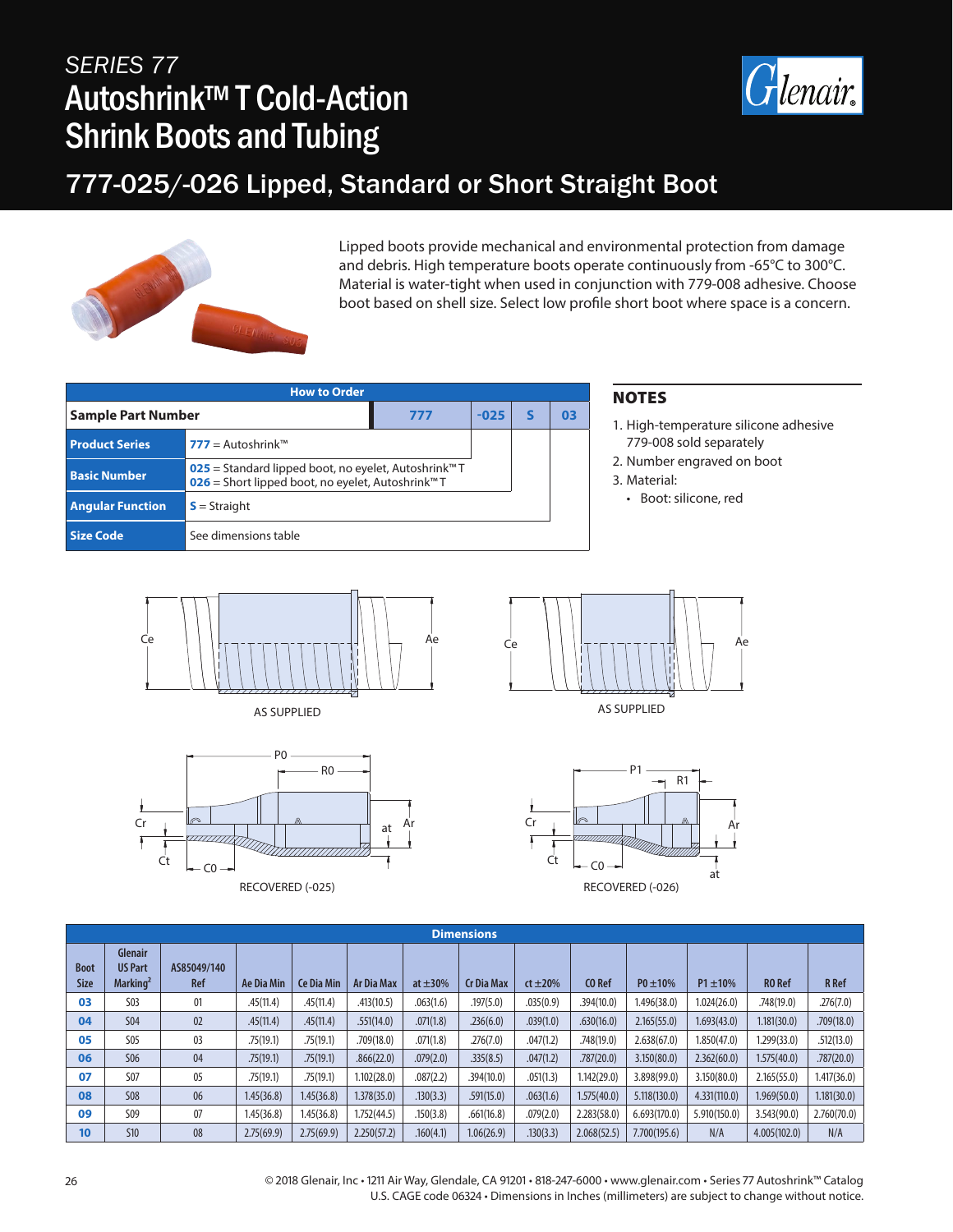# *SERIES 77* Autoshrink™ T Cold-Action Shrink Boots and Tubing



## 777-025 Lipped, Right Angle Boots



Lipped, boots provide mechanical and environmental protection from damage and debris. High temperature boots operate continuously from -65°C to 300°C. Material is water-tight when used in conjunction with 779-008 adhesive. Choose boot based on shell size.

|                           | <b>NOTES</b>                     |     |                       |                                            |    |                              |
|---------------------------|----------------------------------|-----|-----------------------|--------------------------------------------|----|------------------------------|
| <b>Sample Part Number</b> |                                  | 777 | $-025$                |                                            | 03 | 1. High-temperature silicone |
| <b>Product Series</b>     | $777 =$ Autoshrink <sup>TM</sup> |     |                       |                                            |    | 779-008 sold separately      |
| <b>Basic Number</b>       |                                  |     |                       | 2. Number engraved on boot<br>3. Material: |    |                              |
| <b>Angular Function</b>   | $A = 90^\circ$                   |     | • Boot: silicone, red |                                            |    |                              |
| <b>Size Code</b>          | See dimensions table             |     |                       |                                            |    |                              |

- e adhesive
- 





**AS SUPPLIED RECOVERED**

| <b>Boot Size</b> | <b>Glenair US</b><br>Part Marking <sup>2</sup> | AS85049/140<br><b>Ref</b> | Ae Dia Min | <b>Ce Dia Min</b> | Ar Dia Max  | at $\pm 30\%$ | <b>Cr Dia Max</b> | $ct \pm 20\%$ | CO Ref      | $P \pm 20\%$ | <b>R</b> Ref |
|------------------|------------------------------------------------|---------------------------|------------|-------------------|-------------|---------------|-------------------|---------------|-------------|--------------|--------------|
| 03               | A03                                            | 01                        | .45(11.4)  | .45(11.4)         | .394(10.0)  | .063(1.6)     | .197(5.0)         | .035(0.9)     | .394(10.0)  | .984(25.0)   | .984(25.0)   |
| 04               | A04                                            | 02                        | .45(11.4)  | .45(11.4)         | .532(13.5)  | .071(1.8)     | .217(5.5)         | .039(1.0)     | .472(12.0)  | 1.260(32.0)  | 1.063(27.0)  |
| 05               | A05                                            | 03                        | .75(19.1)  | .75(19.1)         | .709(18.0)  | .071(1.8)     | .276(7.0)         | .047(1.2)     | .591(15.0)  | 1.535(39.0)  | .260(32.0)   |
| 06               | A06                                            | 04                        | .75(19.1)  | .75(19.1)         | .886(22.5)  | .079(2.0)     | .335(8.5)         | .047(1.2)     | .630(16.0)  | 1.929(49.0)  | 1.496(38.0)  |
| 07               | A07                                            | 05                        | .75(19.1)  | .75(19.1)         | 1.102(28.0) | .087(2.2)     | .394(10.0)        | .059(1.5)     | .709(18.0)  | 2.165(55.0)  | 1.850(47.0)  |
| 08               | A08                                            | 06                        | 1.45(36.8) | 1.45(36.8)        | 1.378(35.0) | .130(3.3)     | .591(15.0)        | .079(2.0)     | 1.260(32.0) | 3.150(80.0)  | 2.165(55.0)  |
| 09               | A09                                            | 07                        | 1.45(36.8) | 1.45(36.8)        | 1.752(44.5) | .150(3.8)     | .661(16.8)        | .079(2.0)     | 1.890(48.0) | 4.250(108.0) | 2.680(68.0)  |

© 2018 Glenair, Inc • 1211 Air Way, Glendale, CA 91201 • 818-247-6000 • www.glenair.com • Series 77 Autoshrink™ Catalog 27 U.S. CAGE code 06324 • Dimensions in Inches (millimeters) are subject to change without notice.